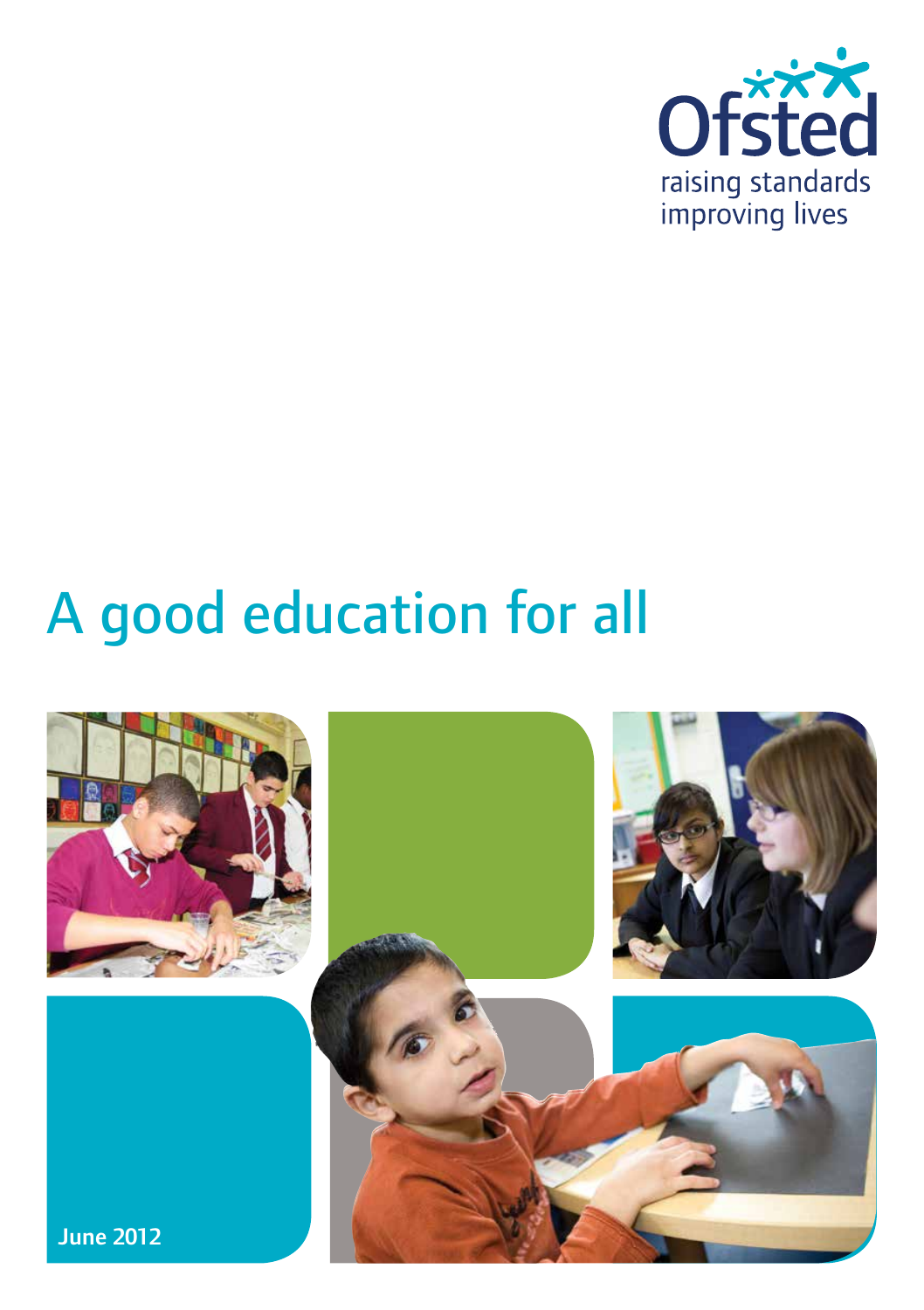## **Foreword**



I am very grateful to all those who responded to our consultation on proposed changes to school inspections. We received several thousand responses from headteachers, teachers, governors, parents, pupils and other interested parties. We have listened carefully and have made a number of changes as a result. While it has been a challenge to find the right balance between the views of parents and the views of schools, especially about issues like the amount of notice we should give of an inspection, I believe we have found a sensible way forward.

Ofsted introduced a new school inspection framework in January 2012. This raised expectations and focused strongly on the importance of teaching and its impact on pupils' learning. However, I believe we can, and must, do more.

Parents want a good standard of education for their children. I agree. Too many children go through their entire school careers in 'satisfactory' schools. From September, only 'good' will be good enough. The changes we are introducing will help schools that don't meet this standard to improve.

The 'satisfactory' grade will cease to exist and will be replaced by 'requires improvement'. We will inspect those schools that 'require improvement' more frequently and we will support and monitor them to help them to improve.

A school that 'requires improvement' is not failing or 'inadequate'. This new designation is a signal that these schools must improve to a 'good' standard within a reasonable period of time. That's why we are also saying that a school can only be judged as 'requires improvement' twice. We think four years is long enough to become 'good'. If a school is found to 'require improvement' at two consecutive inspections and it still isn't 'good' at a third, it is highly likely to be put into special measures.

To be judged 'outstanding' a school will need to have outstanding teaching. Not every lesson during inspection will need to be outstanding but, over time, teaching must be enabling almost all pupils to make rapid and sustained progress.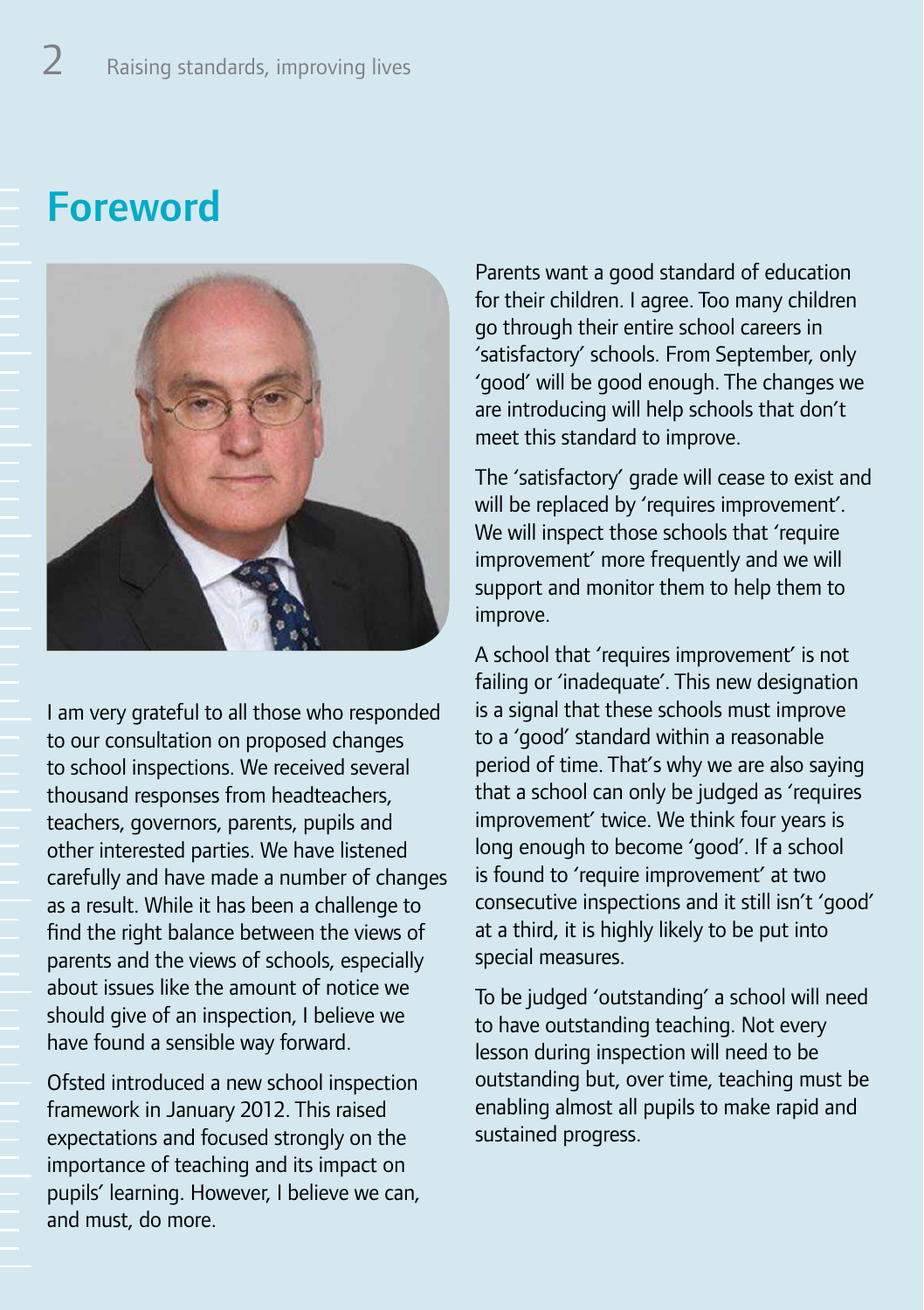On no-notice inspection, we have decided that we will contact the school in the afternoon of the working day before the inspection. This will allow headteachers to be present and gives schools sufficient time to make the necessary practical arrangements, while ensuring that inspectors see schools as they really are.

We know that inspection works. The Institute of Education recently published evidence which showed that when Ofsted placed a school into the 'notice to improve' category – which will now be known as 'serious weaknesses' – GCSE results improved by 10%. That's why we are determined to apply the same tried and tested techniques that have brought about improvement in failing schools to those which are not yet 'good'.

I want Ofsted to be a partner with schools, supporting school leadership teams in their mission to raise standards. I am also a champion for children, which means holding schools to account where they are failing or not improving as quickly as they can.

I hope that the changes explained in this leaflet will take us one step further to ensuring that every child in England benefits from being in a 'good' school. I know that this will take time and the journey will sometimes be a rocky one, but the ambition that all schools should be 'good' schools is at the heart of these reforms. I know this ambition is shared by everyone in the profession.

#### **Sir Michael Wilshaw HMCI**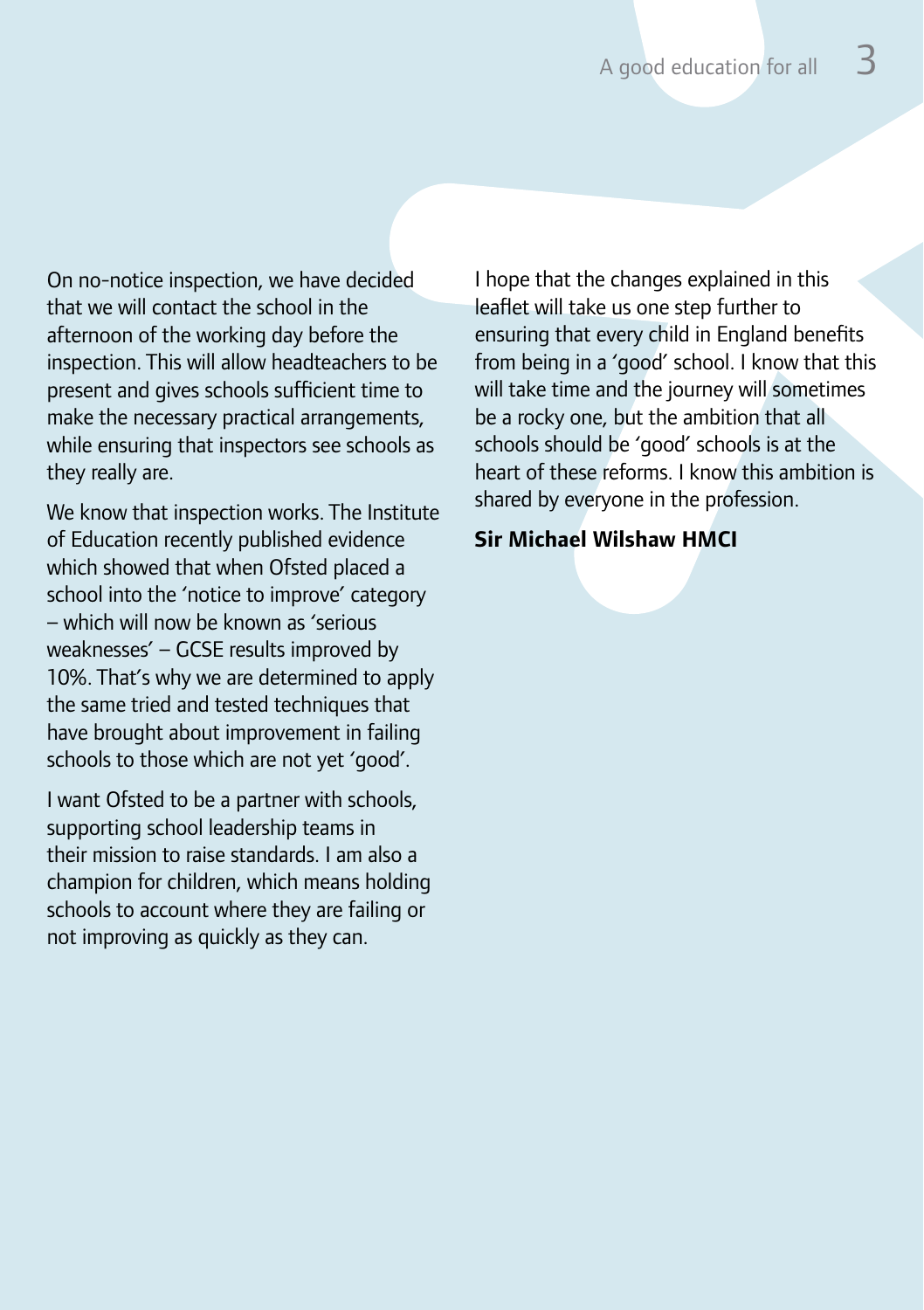## How school inspections are changing

Ofsted has published a revised school inspection framework and grade descriptors for implementation in September 2012. You can find these inspection instruments on our website, www.ofsted.gov.uk. We hope that you find them valuable. This leaflet sets out the main features of Ofsted inspections from September, including the key changes, for ease of reference.

#### **From September 2012 Ofsted will:**

#### **n** continue to focus on what really **matters**

Ofsted inspectors will make the same four key judgements that they make now. They will evaluate pupils' achievement; the quality of teaching; pupils' behaviour and safety; and leadership and management. Inspectors will spend time in classrooms and observe children in school. They will talk to teachers and school leaders, they will hear children in primary schools and some Years 7 and 8 pupils read, and they will look at data. When they are judging pupils' achievement, inspectors will pay particular attention to how schools are using the pupil premium. They will also consider how well the school is promoting pupils' spiritual, moral, social and cultural development.

#### **n** continue to grade on a revised four**point scale**

Inspectors will use the following grades: outstanding (grade 1), good (grade 2),

requires improvement (grade 3) and inadequate (grade 4).

#### Q **continue to inspect 'good' schools less frequently than weaker schools**

Schools judged at their last inspection to be 'good' will still be inspected after four or five years, unless Ofsted's risk assessment indicates concerns which would lead to earlier inspection. 'Outstanding' schools are exempt from routine inspection. However, they will also be subject to risk assessment and may still be inspected if that risk assessment identifies concerns that indicate a possible drop in performance.

#### ■ require 'outstanding' schools to **have outstanding teaching**

To be judged as 'outstanding' overall, schools must have outstanding teaching. Inspectors will not expect to see a particular teaching style. However, they will look for evidence of teaching through which pupils make excellent progress, acquire knowledge, deepen their understanding and develop and consolidate their skills. Good and outstanding teaching also means that pupils know how well they are doing and what they need to do to improve.

#### Q **expect pupils to make excellent progress in 'outstanding' schools**

In an 'outstanding' school, it is likely that the proportion of pupils making, and exceeding, expected progress will be high compared with national figures. We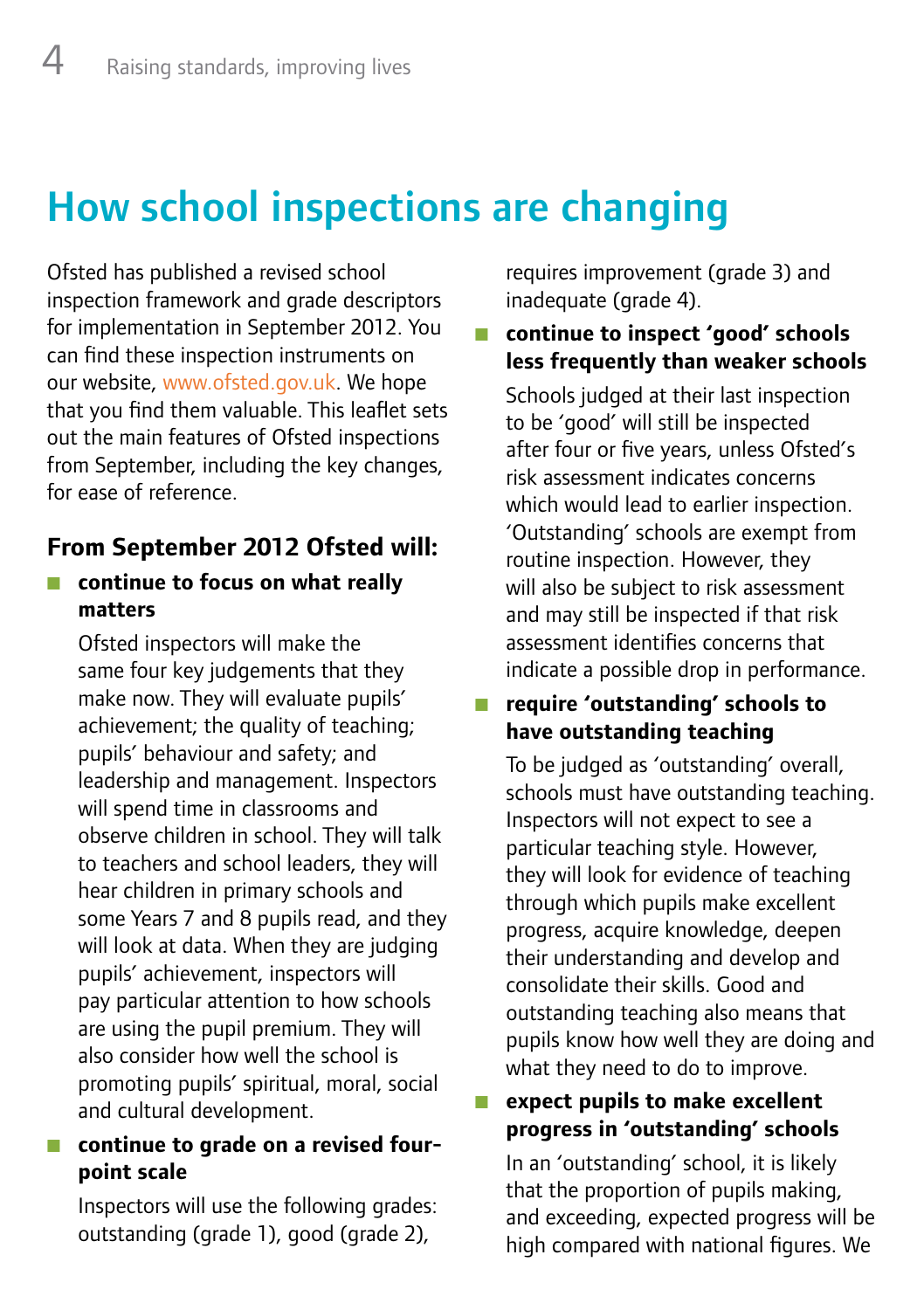would also expect pupils' attainment to be at least in line with national averages, with many pupils attaining above this. There will, of course, be exceptions, but in an 'outstanding' school, if pupils' attainment is below that of all pupils nationally, the gap will be closing rapidly.

#### ■ replace the 'satisfactory' judgement **with 'requires improvement'**

We think that the only acceptable standard of education is a good or better education. Only a good school is good enough. Where a school is not yet a good school, but it is not inadequate, it will be deemed to 'require improvement'. Inspection reports will be clear about why these schools are not yet 'good', what they need to do to improve, and their strengths.

#### ■ inspect schools that 'require **improvement' earlier than 'good' schools**

Ofsted will re-inspect schools judged to 'require improvement' within a maximum period of two years. We will work with schools to help them to improve as quickly as possible. The timing of the next inspection will reflect the individual school's circumstances and will be informed by what inspectors find at monitoring visits.

#### **E** expect schools that 'require **improvement' to become 'good' schools within a defined timescale**

A school judged to 'require improvement' will have a full section 5 re-inspection within a maximum period of two years. If at that inspection it is

still judged to 'require improvement', there will be further monitoring and support, and another full section 5 inspection will take place within a further two years. If at this inspection it is still not 'good', it is highly likely that it will be judged 'inadequate' and deemed to require special measures. This will be because the school is still not providing an acceptable standard of education, and the persons responsible for leading, managing or governing the school are not demonstrating the capacity to secure the necessary improvement. However, there may be exceptions to this. For example, if at the third inspection there is a clear, sustained, upward trend but the school is still not yet good in all areas, inspectors will use their professional judgement and may give the school a further period of time to become 'good'.

#### Q **replace the current 'notice to improve' with 'serious weaknesses'**

If a school is inadequate overall and requires significant improvement but has leadership and management that are adequate or better, it is likely to be deemed to have serious weaknesses. Inspection reports will explain what schools with serious weakness need to do to improve quickly. Inspectors will monitor, support and challenge these schools. Schools which are inadequate overall and which have inadequate leadership and management will be deemed to require special measures as at present.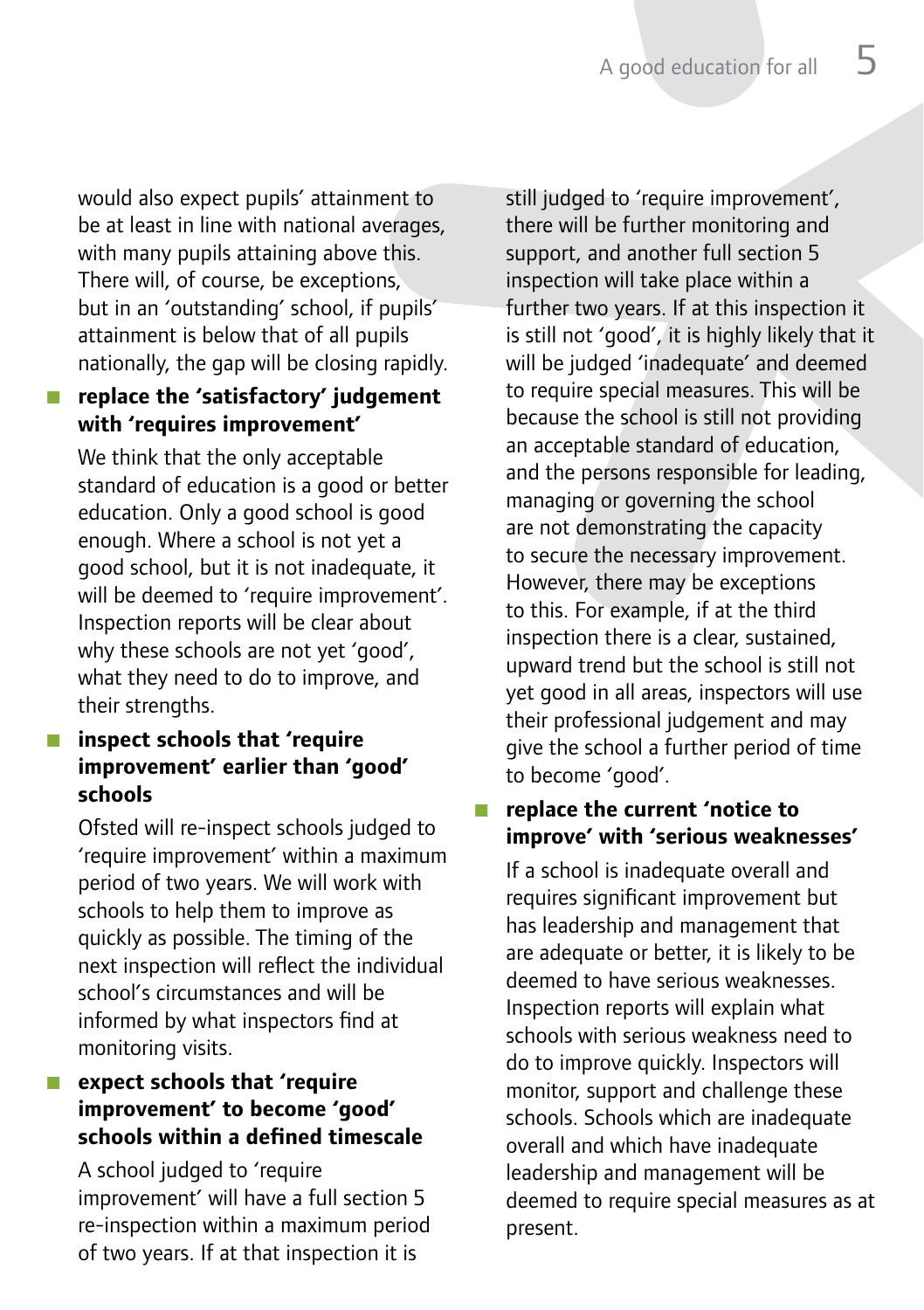#### Q **shorten the notice we give of an inspection**

Inspectors will normally contact the school during the afternoon of the working day before the



inspection, although we reserve the right to inspect without notice where we have concerns. A short period of notice will allow the school to make the necessary practical arrangements and inform parents about the inspection. Parents will be asked to feed their views on the school through to the inspection team mainly by using the 'Parent View' facility at www.parentview.ofsted.gov.uk, although alternative routes will also be available.

#### Q **evaluate the robustness of performance management within the school**

Inspectors will ask schools to provide anonymised information of the outcomes of the most recent performance management of all teachers. They will evaluate the robustness of performance management arrangements and consider whether there is an appropriate correlation between the quality of teaching in a school and the salary progression of the school's teachers. We will take the necessary steps to ensure that no individual teacher is identified.

Ofsted will put greater emphasis on whether governors are supporting and challenging leaders in equal measure, and inspection reports will show whether governors are holding schools sufficiently to account.

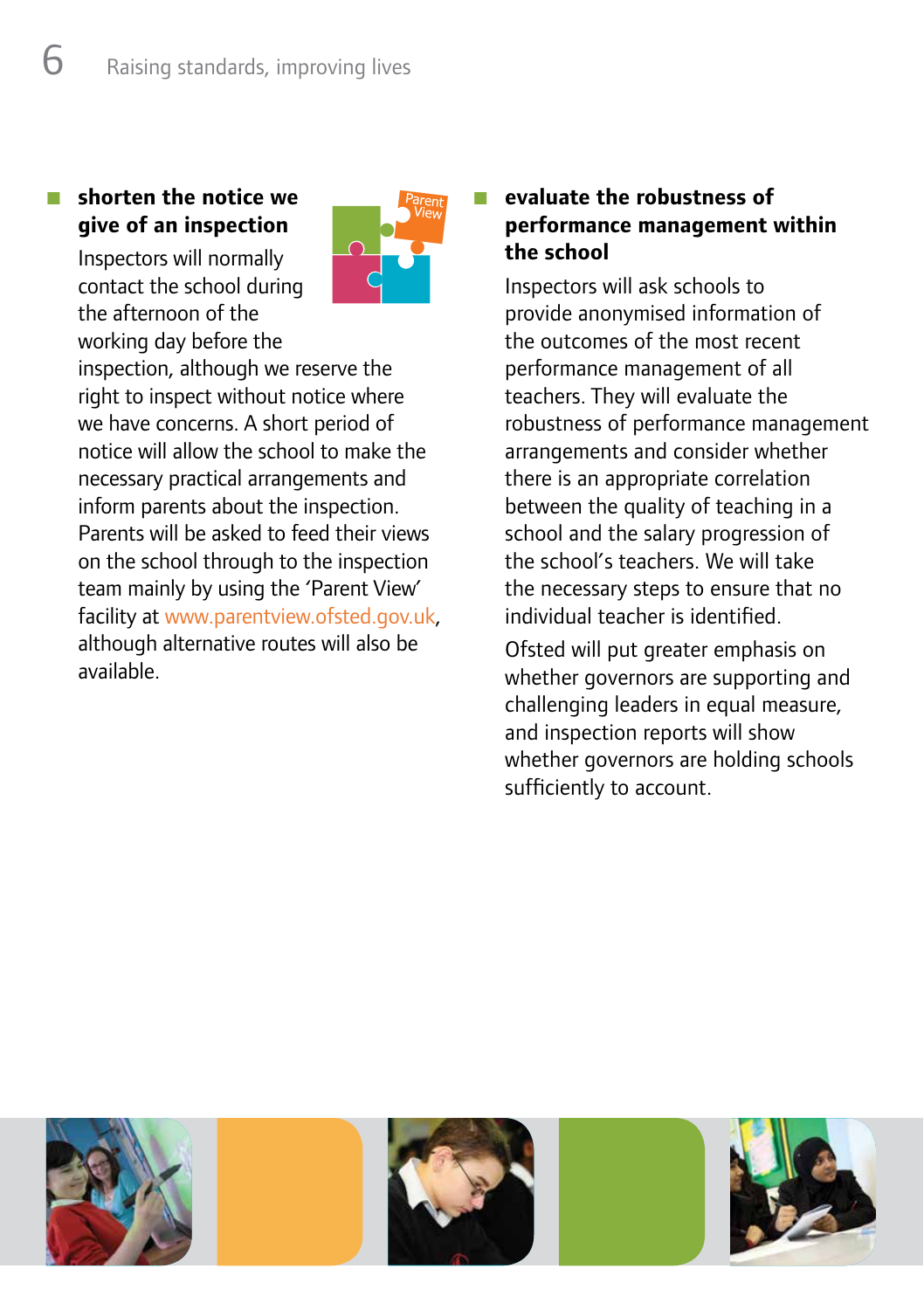## Preparing for inspection

#### **What inspectors will need from your school**

Inspectors prepare for inspections by reading the previous inspection report, analysing the latest data from RAISEonline (where available), and collating responses from Parent View. They also look at the school's website. It will help the smooth running of the inspection if your website includes:

- $\blacksquare$  a calendar of major events, including closures
- $\blacksquare$  the times of the school day
- **D** basic information about how your school is organised, including any alternative or specialist provision
- $\blacksquare$  information provided for parents.

#### **What schools will need to have ready for inspectors**

When the inspectors arrive, they will ask for some information. They will need:

- $\blacksquare$  the names and responsibilities of staff
- $\blacksquare$  timetables
- details of any changes to 'normal' routines.

#### **Inspectors will also need access to:**

- $\blacksquare$  the school's monitoring data for pupils' progress and attainment – this includes data relating to pupils who receive alternative provision away from the main school site
- $\blacksquare$  information about the use of the pupil premium and the impact this is having on pupils' achievement
- details of the school's internal monitoring and evaluation of teaching and how the findings are used
- $\blacksquare$  a summary of the school's selfevaluation and any evidence of the school's improvement planning and subsequent progress
- **n** information about performance management arrangements and anonymised information about performance management outcomes
- $\blacksquare$  evidence relating to the work of governors and their impact
- $\blacksquare$  the single central record which summarises the checks and vetting of all staff working with pupils
- records of exclusions, incidents of poor behaviour and bullying and racist incidents.

#### **Where can further details be found about school inspections?**

We have published a 'School inspection handbook' which explains how inspections are conducted and the judgements that are made by inspectors. It contains the grade descriptors used by inspectors when making their judgements.

We have also published the 'Framework for school inspection' which sets out the statutory basis for section 5 inspections.

Both documents are available at www.ofsted.gov.uk

The training materials used by inspectors will be available online from September 2012.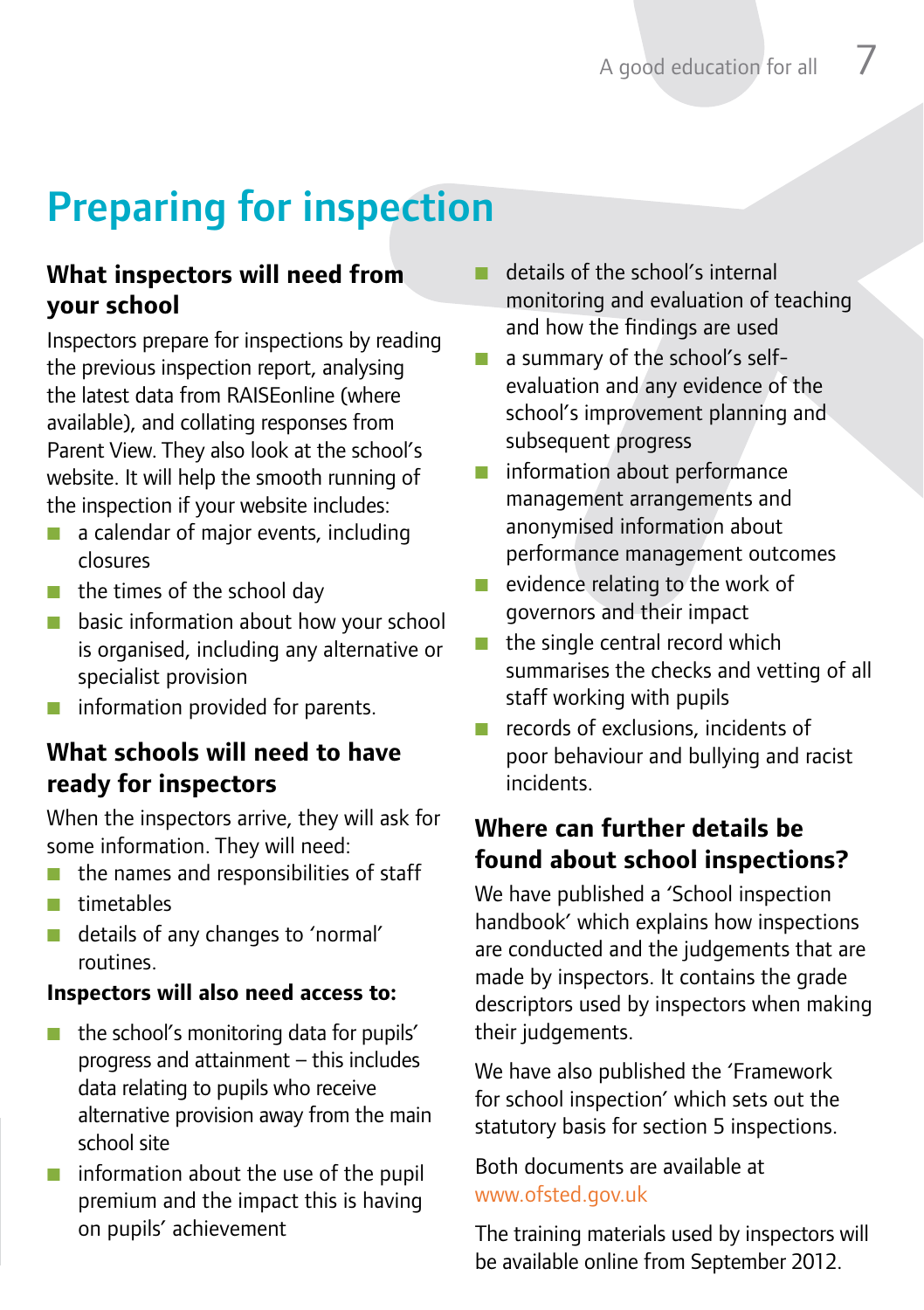## Myth-busting

We know that there are often rumours and myths about inspection. This section of the leaflet tries to address some of those we often hear. We hope that you find it helpful. We will provide an up-todate question and answer section on our website from September so that you can always check the facts.

**Q I think our school is due an inspection shortly. Do I need to have a lesson plan for the inspector?**

No. You should do what your school normally expects you to do when planning lessons.

**Q Someone told me that inspectors look for a particular style of teaching and that there is an ideal 'Ofsted lesson'. Is that right?**

A. There are very many different teaching styles and inspectors will not make judgements about one 'right' way. Inspectors expect to see children who are fully engaged and making good progress.

### **Q I have heard from colleagues at another school that inspectors want pupils to have name badges. Is this correct?**

A: Inspectors want to see schools and classrooms as they really are. It is not necessary for pupils to wear badges.

**Q I have heard that schools with low attainment can never be judged by Ofsted to be good. That doesn't seem fair if the pupils are making good progress. Is that true?**

A. No. The evaluation of pupils' progress is central to our judgements about achievement and a school's overall effectiveness. If pupils are learning well and making good progress over time, a school is likely to be judged good for achievement.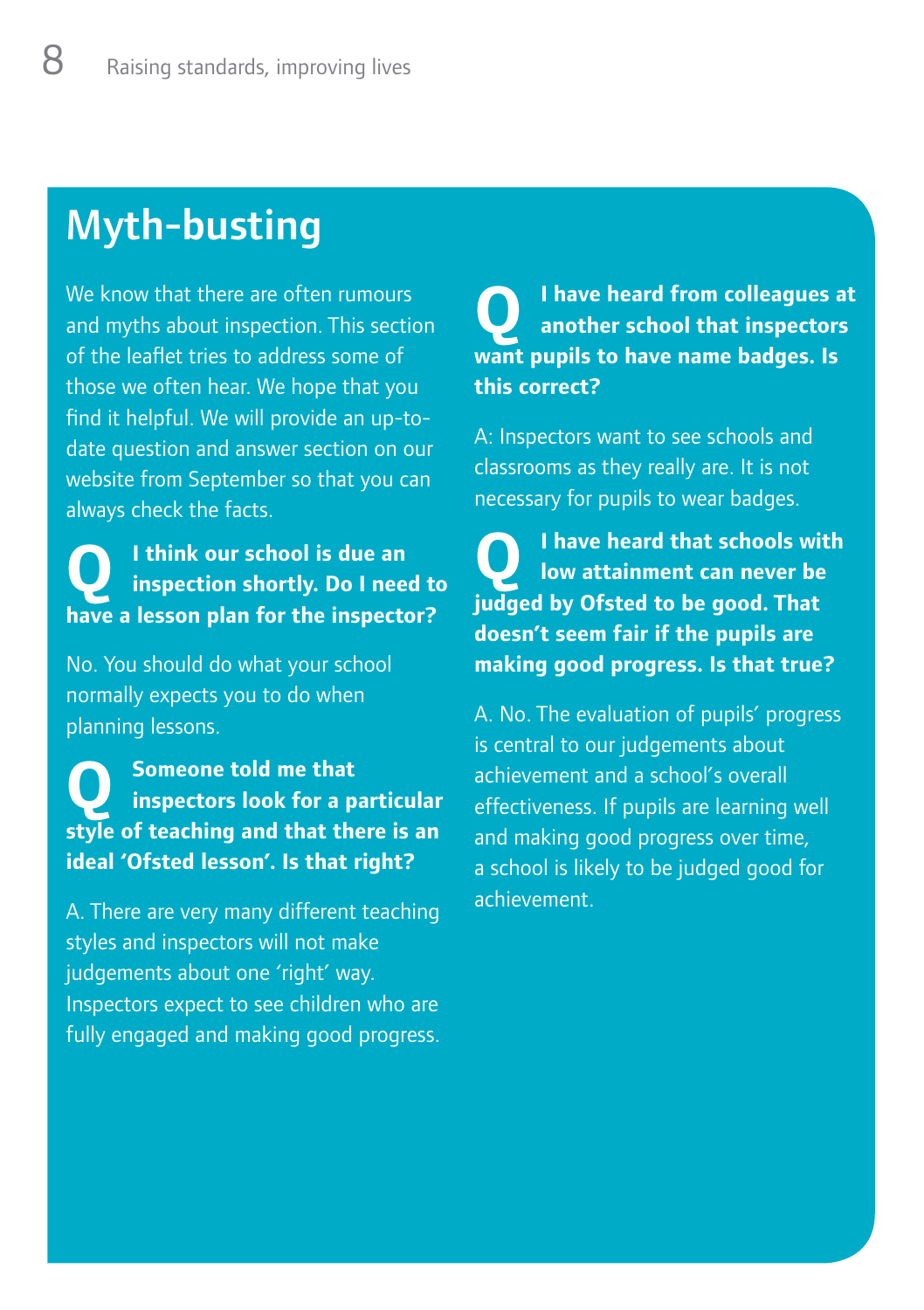**Q I have heard that schools need to have a certain proportion of lessons observed during the inspection as 'outstanding' before the school can be judged 'outstanding'. Is this correct?**

A. No. Inspectors consider the full range of evidence and the impact of teaching on pupils' learning over time, before determining the quality of teaching. Lesson observations play an important part in reaching judgements about teaching and its impact on pupils' learning. However, they are part of a wide range of evidence gathered from across the school.

### **Q We were judged 'outstanding' at our last inspection so we will never be inspected again. Is this true?**

A. A school previously found to be outstanding may be subject to further inspection. Most schools that were judged to be outstanding at their last inspection will be exempt from routine inspection unless concerns are raised about their performance. However, we conduct an annual risk assessment on these schools starting in the third year after the end of the year in which they were last inspected. We will also inspect some outstanding schools as part of our inspections of subjects and aspects of education.

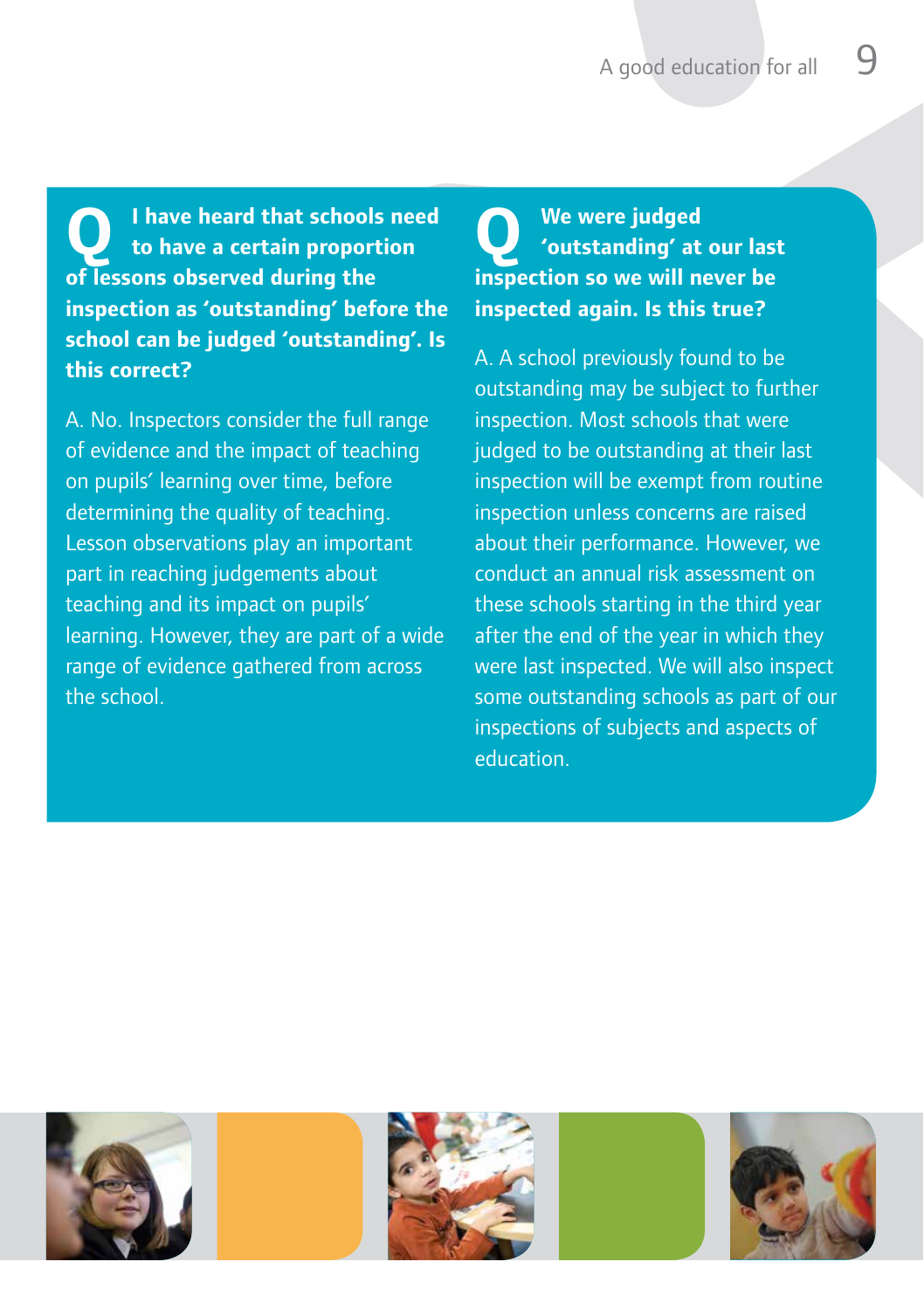"There is no finer job than serving young people and helping them to achieve to their full potential. You have the best job in the world, even if it doesn't always feel like it. I want to emphasise once again that I understand how hard your task is, and that Ofsted, and the changes we are making, will support your endeavours."

Sir Michael Wilshaw, March 2012

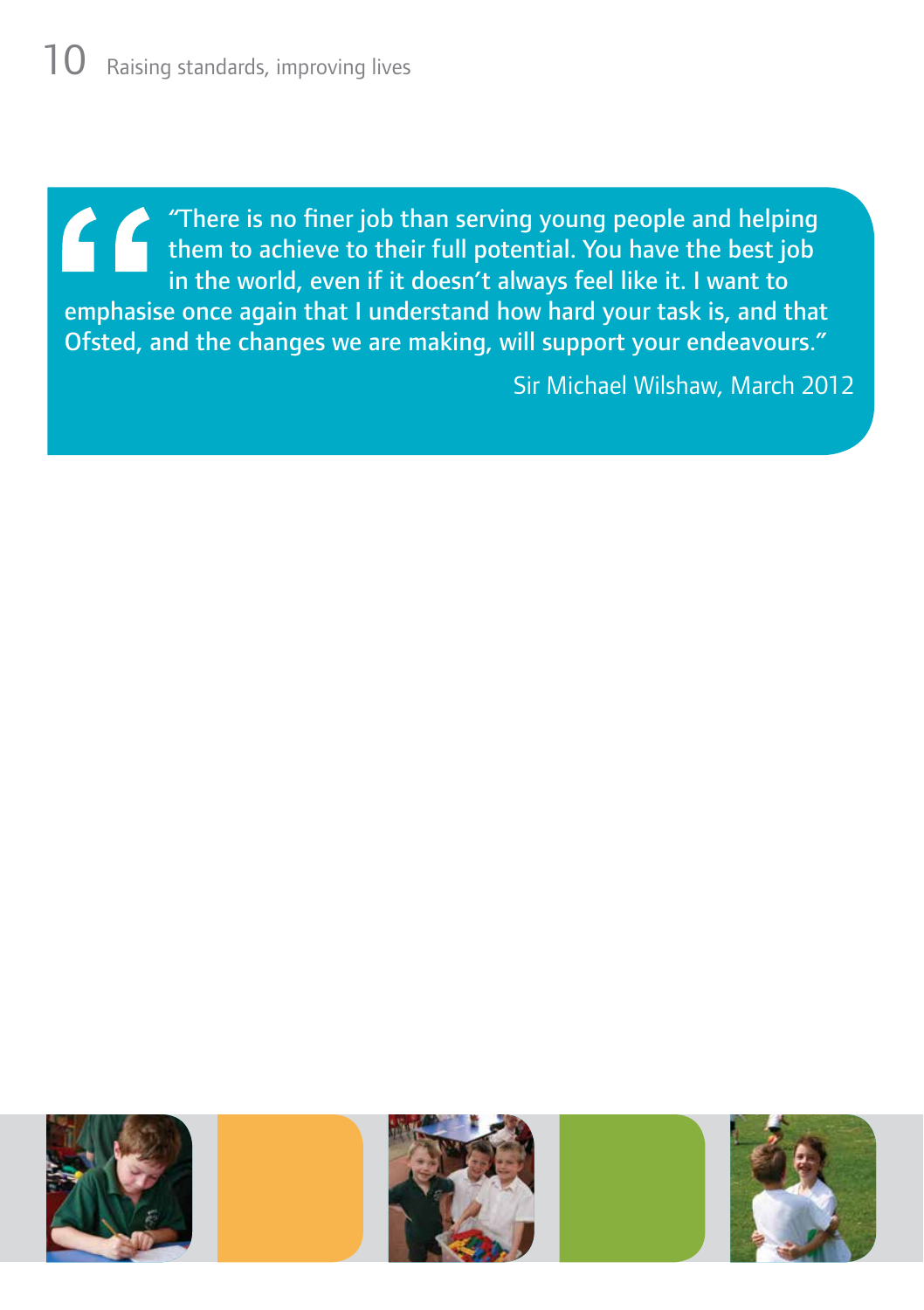The Office for Standards in Education, Children's Services and Skills (Ofsted) regulates and inspects to achieve excellence in the care of children and young people, and in education and skills for learners of all ages. It regulates and inspects childcare and children's social care, and inspects the Children and Family Court Advisory Support Service (Cafcass), schools, colleges, initial teacher training, work-based learning and skills training, adult and community learning, and education and training in prisons and other secure establishments. It assesses council children's services, and inspects services for looked after children, safeguarding and child protection.

If you would like a copy of this document in a different format, such as large print or Braille, please telephone 0300 123 1231, or email enquiries@ofsted.gov.uk.

You may reuse this information (not including logos) free of charge in any format or medium, under the terms of the Open Government Licence. To view this licence, visit www.nationalarchives.gov.uk/ doc/open-government-licence/, write to the Information Policy Team, The National Archives, Kew, London TW9 4DU, or email: psi@nationalarchives.gsi.gov.uk.

This publication is available at www.ofsted.gov.uk/publications/120112.

To receive regular email alerts about new publications, including survey reports and school inspection reports, please visit our website and go to 'Subscribe'.